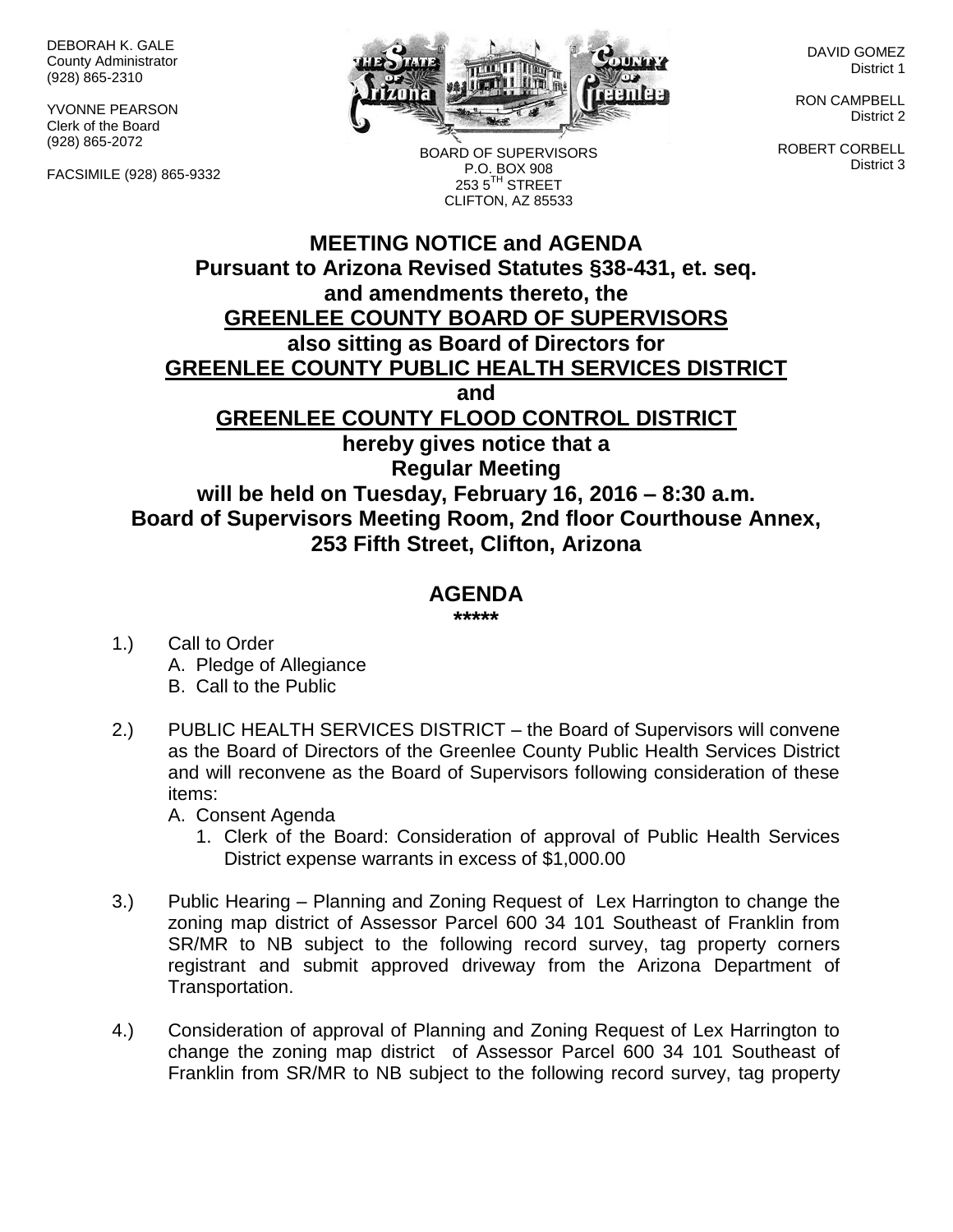Board of Supervisors Agenda February 16, 2016 Page **2** of **3**

> corners registrant and submit approved driveway from the Arizona Department of Transportation

- 5.) Public Hearing Planning and Zoning request to name a cul-de-sac Callejón in Loma Linda per the Planning and Zoning Commission recommendation and notify Public Works to install sign.
- 6.) Consideration of approval of Planning and Zoning request to name a cul-de-sac Callejón in Loma Linda per the Planning and Zoning Commission recommendation and notify Public Works to install sign.
- 7.) Ákos Kovach, Economic Development Coordinator A. Economic Development Planning Update
- 8.) Kay Gale, County Administrator A. County and State budget and legislative issues B. Calendar of Events
- 9.) Consent Agenda
	- A. Clerk of the Board: Consideration of approval of minutes of previous meeting 02/02/16
	- B. Clerk of the Board: Consideration of approval of expense warrants in excess of \$1,000.00 – Voucher 1066; 1067
	- C. Elections Director: Consideration of approval to fill vacant Republican Precinct Committeemen appointments with the following: Bryanna Waite – Precinct #6, East Plantsite; Barry Speck – Precinct #5, Morenci
	- D. County Schools Superintendent: consideration of approval of Intergovernmental Agreement with Arizona Office of the Courts for Detention School Education Funding.
- 10.) Supervisor Reports

Supervisor Ron Campbell A. Greenlee County Extension Advisory Board Meeting.

Supervisor David Gomez A. Exhibition and Conference February 9-11, 2016

11.) Work Session - Greenlee County Fairgrounds Facilities tour